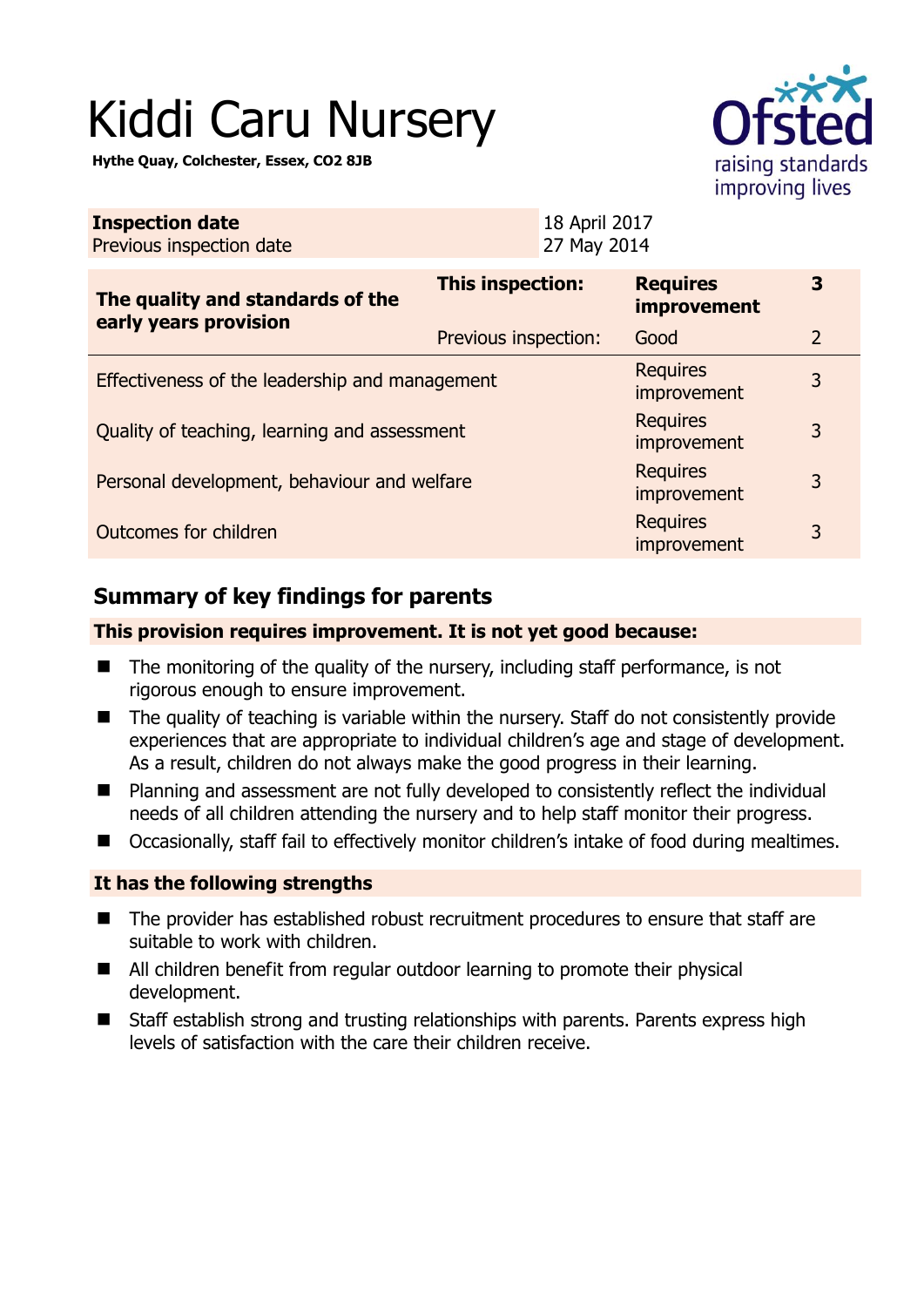# **What the setting needs to do to improve further**

#### **To meet the requirements of the early years foundation stage the provider must:**

|   |                                                                                                                                                                                                                                                           | <b>Due Date</b> |
|---|-----------------------------------------------------------------------------------------------------------------------------------------------------------------------------------------------------------------------------------------------------------|-----------------|
|   | develop the arrangements for staff supervision to ensure there is a<br>well-established programme of professional development to coach<br>and support staff in order to improve the quality of teaching                                                   | 16/05/2017      |
| ш | improve teaching strategies to ensure that staff consistently<br>provide children with appropriate levels of challenge in line with<br>their current stage of development                                                                                 | 16/05/2017      |
| ш | ensure that observation, assessment and planning for children are<br>focused on their interests and next steps, so that all children are<br>effectively supported and challenged to make good progress given<br>their age, abilities and starting points. | 16/05/2017      |

## **To further improve the quality of the early years provision the provider should:**

■ make better use of opportunities to support children's understanding of healthy eating.

## **Inspection activities**

- The inspectors observed the quality of teaching during activities indoors and outdoors, and assessed the impact this has on children's learning.
- The inspectors carried out joint observations with the manager and deputy manager.
- The inspectors took account of the views of children and staff spoken to on the day of inspection.
- The inspectors held a meeting with the manager and deputy manager. They looked at relevant documentation and evidence of the suitability of staff working at the nursery.
- The inspectors spoke to a number of parents during the inspection and took account of their views.

**Inspector**  Jemma Hudson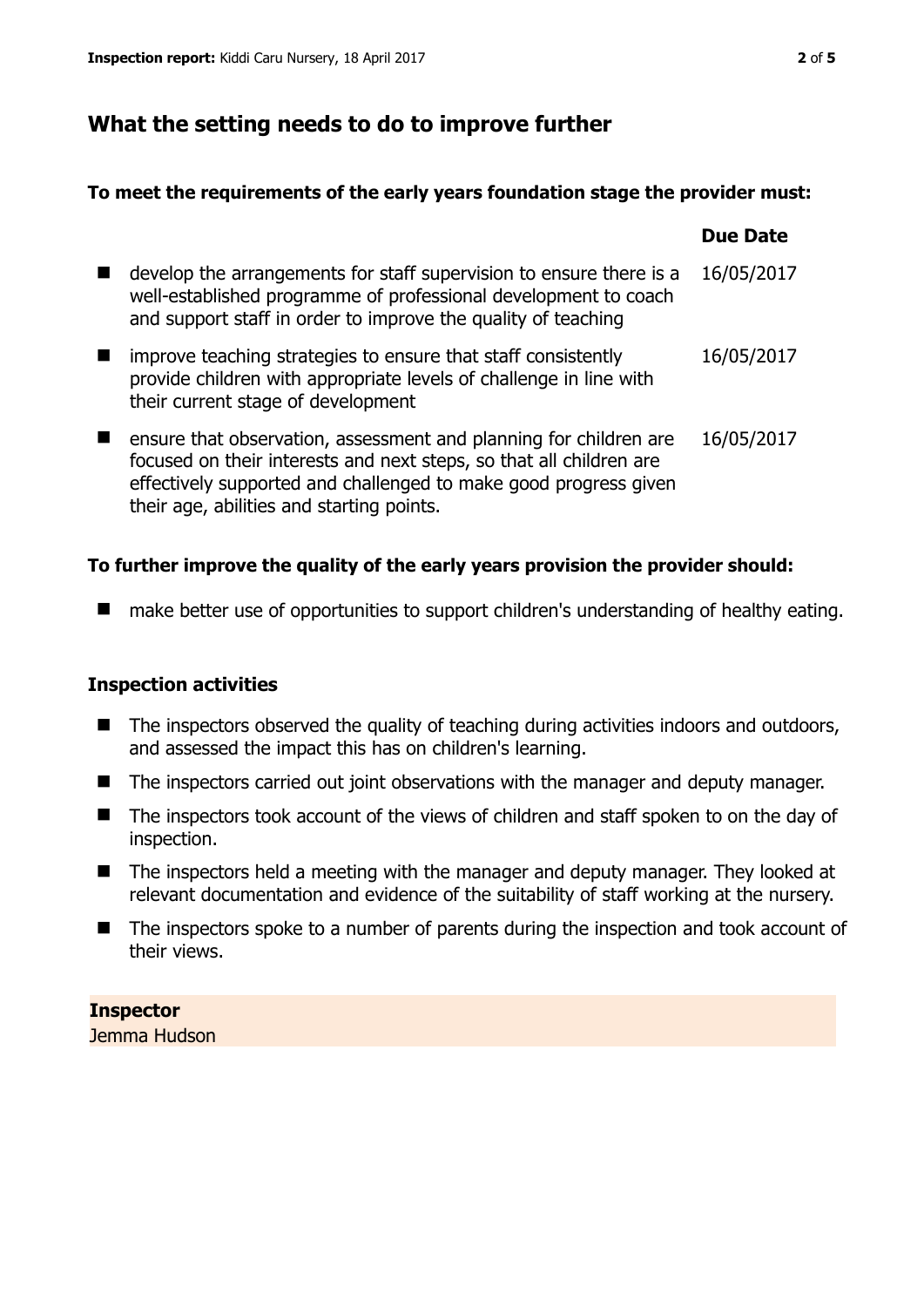## **Inspection findings**

#### **Effectiveness of the leadership and management requires improvement**

Safeguarding is effective. Robust systems for checking the suitability of staff are implemented. Staff are appropriately trained and understand the nursery's safeguarding policy. They are aware of the designated person within the nursery and know who to make a referral to if they are concerned about a child's welfare. The management team has developed some systems to monitor staff performance. However, these are not rigorous enough to support staff to improve the quality of their teaching. Feedback from parents is positive. They comment on how well their children have settled at nursery and the progress they are making. The management team understands the importance of partnership working and has successfully developed links with a number of external agencies and other professionals.

#### **Quality of teaching, learning and assessment requires improvement**

The quality of teaching is variable. Staff understand that children learn through play and they routinely observe children's development. However, they do not consistently use this information to plan activities that meet children's individual needs. Weaknesses in assessment mean planned activities do not always provide appropriate levels of challenge. As a result, staff sometimes fail to engage children or sustain their interest. In spite of these weaknesses, children enjoy their time at the nursery and access a stimulating range of resources covering all areas of learning. For example, all children benefit from regular free-flow access to the well-resourced outdoor area.

#### **Personal development, behaviour and welfare require improvement**

Children enjoy their time at the nursery. They settle quickly and develop warm relationships with their key person and other nursery staff. Staff ensure that they collect detailed information from parents when children first start at the nursery. Consequently, children's continuity of care is well supported. Children behave appropriately because staff are effective role models. They routinely praise positive behaviour and children's achievements. This helps boost children's self-esteem and supports their emotional wellbeing. Staff ensure that children have plenty of opportunities to exercise and play outside. This supports children's understanding of healthy lifestyles. However, at times staff do not effectively monitor children's intake of food during mealtimes. This means that children are not consistently supported to make healthy food choices.

#### **Outcomes for children require improvement**

Children are happy, settled and motivated to learn. Younger children enjoy listening to a range of stories read by enthusiastic staff, and older children are beginning to write their names. They are developing some skills in preparation for the next stage of their learning. However, weaknesses in the teaching and assessment processes mean that children are not fully supported to make good progress.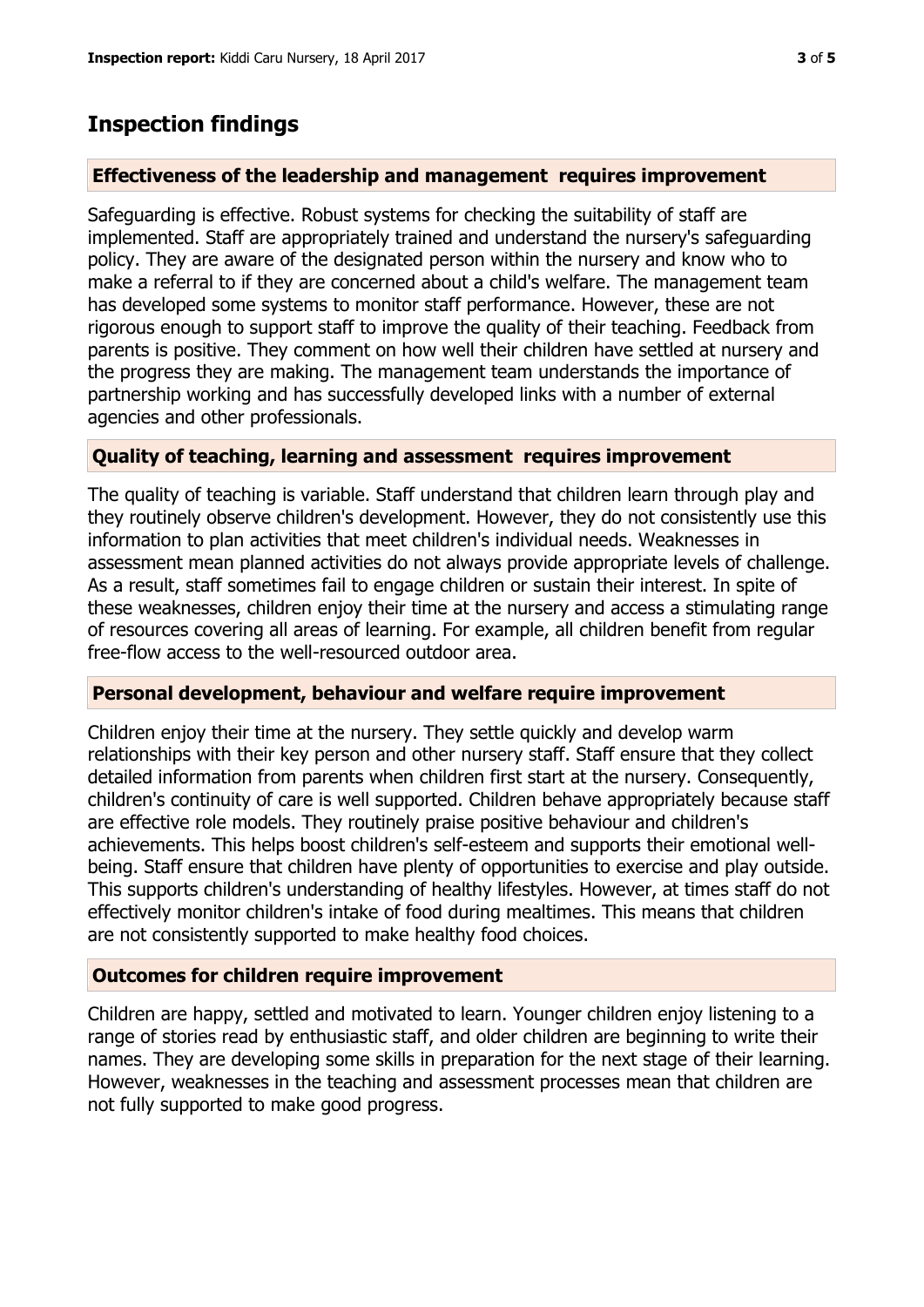# **Setting details**

| Unique reference number                             | EY229919                          |
|-----------------------------------------------------|-----------------------------------|
| <b>Local authority</b>                              | <b>Essex</b>                      |
| <b>Inspection number</b>                            | 1087877                           |
| <b>Type of provision</b>                            | Full-time provision               |
| Day care type                                       | Childcare - Non-Domestic          |
| <b>Registers</b>                                    | Early Years Register              |
| Age range of children                               | $0 - 5$                           |
| <b>Total number of places</b>                       | 103                               |
| Number of children on roll                          | 152                               |
| <b>Name of registered person</b>                    | The Childcare Corporation Limited |
| <b>Registered person unique</b><br>reference number | RP902737                          |
| Date of previous inspection                         | 27 May 2014                       |
| <b>Telephone number</b>                             | 01206 871700                      |

Kiddi Caru Nursery was registered in 2002 and is managed by a private company. The nursery employs 33 members of childcare staff. Of these, one holds an appropriate early years qualifications at level 6, two hold level 5, 20 hold level 3, and three hold level 2. The nursery opens Monday to Friday all year round. Sessions are from 7.30am until 6pm. The nursery provides funded early education for two-, three- and four-year-old children.

This inspection was carried out by Ofsted under sections 49 and 50 of the Childcare Act 2006 on the quality and standards of provision that is registered on the Early Years Register. The registered person must ensure that this provision complies with the statutory framework for children's learning, development and care, known as the early years foundation stage.

Any complaints about the inspection or the report should be made following the procedures set out in the guidance 'Complaints procedure: raising concerns and making complaints about Ofsted', which is available from Ofsted's website: www.gov.uk/government/organisations/ofsted. If you would like Ofsted to send you a copy of the guidance, please telephone 0300 123 4234, or email enquiries@ofsted.gov.uk.